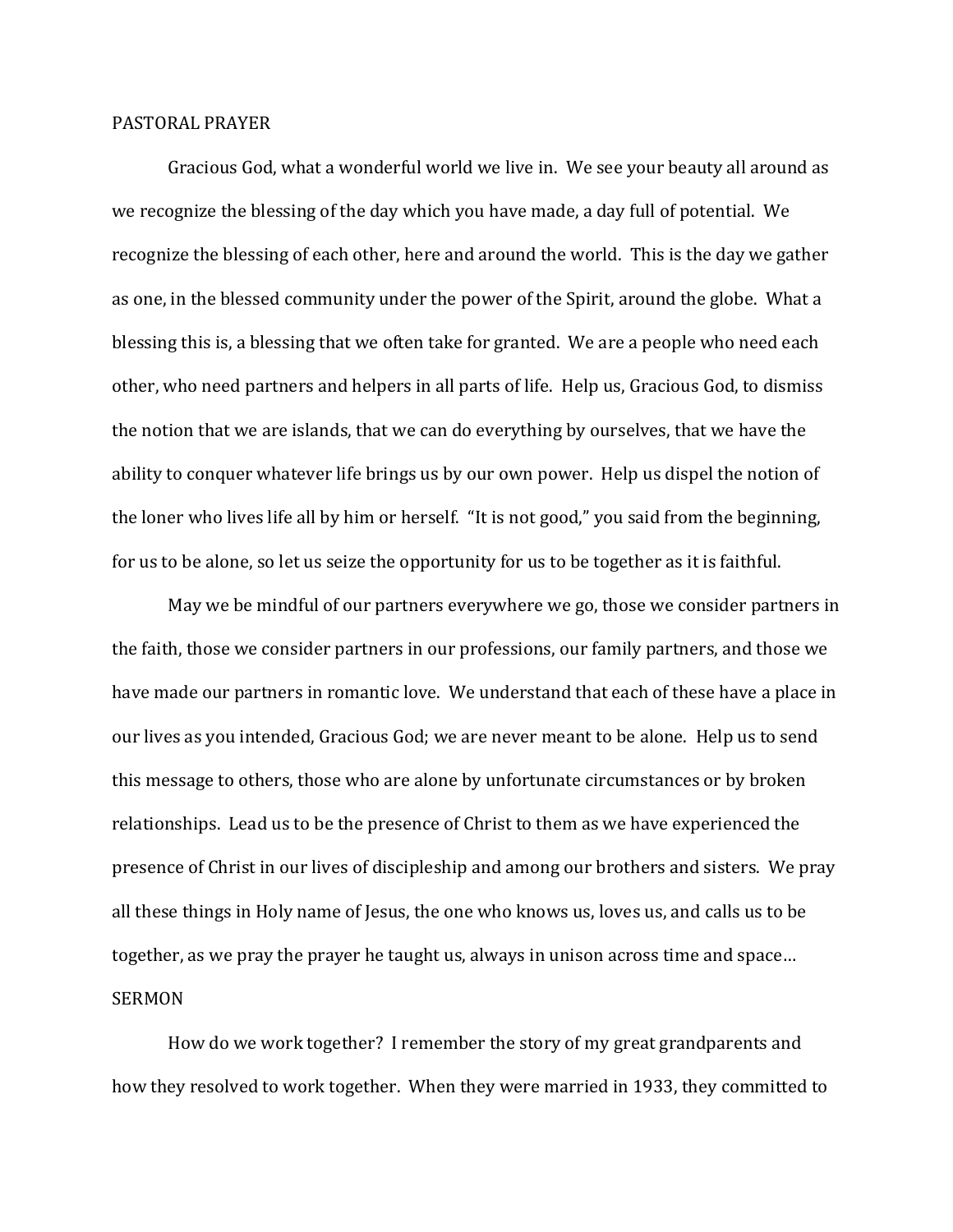joint decision-making: my great grandmother would make the small decisions, and my great grandfather would make the big decisions. Until my great grandmother passed in 1994, throughout all those years of marriage, I learned that they never had a big decision to make. That's partly a joke, partly a pattern of how we can work together. To some people, that is working together faithfully, but my wife and I work together another way. We seek to sort through every decision with mutual say and understanding toward one another. Some people don't have a spouse, but that doesn't mean that they don't seek to make decisions with another person's input. In fact, we need the viewpoint of others to know we have made a good decision.

In other words, we need one another in all parts of life, whether you are single, married, divorced, or just have a lot of friends. In every phase of life, in every realm, there is one undeniable fact: "It is not good" for us to be alone. Let's delve into the scriptures from Genesis and Mark and see how they work together to teach us that we aren't meant to be alone in any part of our lives, as well as discern how we can best live in light of this everlasting calling.

Here we have the creation account of humanity in Genesis 2, and our account begins with an important statement: "It is not good that the man should be alone; I will make him a helper as his partner." God's choice of language is very important, considering all that had preceded this account. God makes each and every part of the world and the universe, and what was God's statement after each of these acts? God calls each of them "good," but now God comes back and looks at the man God created and says, "It is NOT good that the man should be alone." God says that there must be a partner, a helper. Therefore, God puts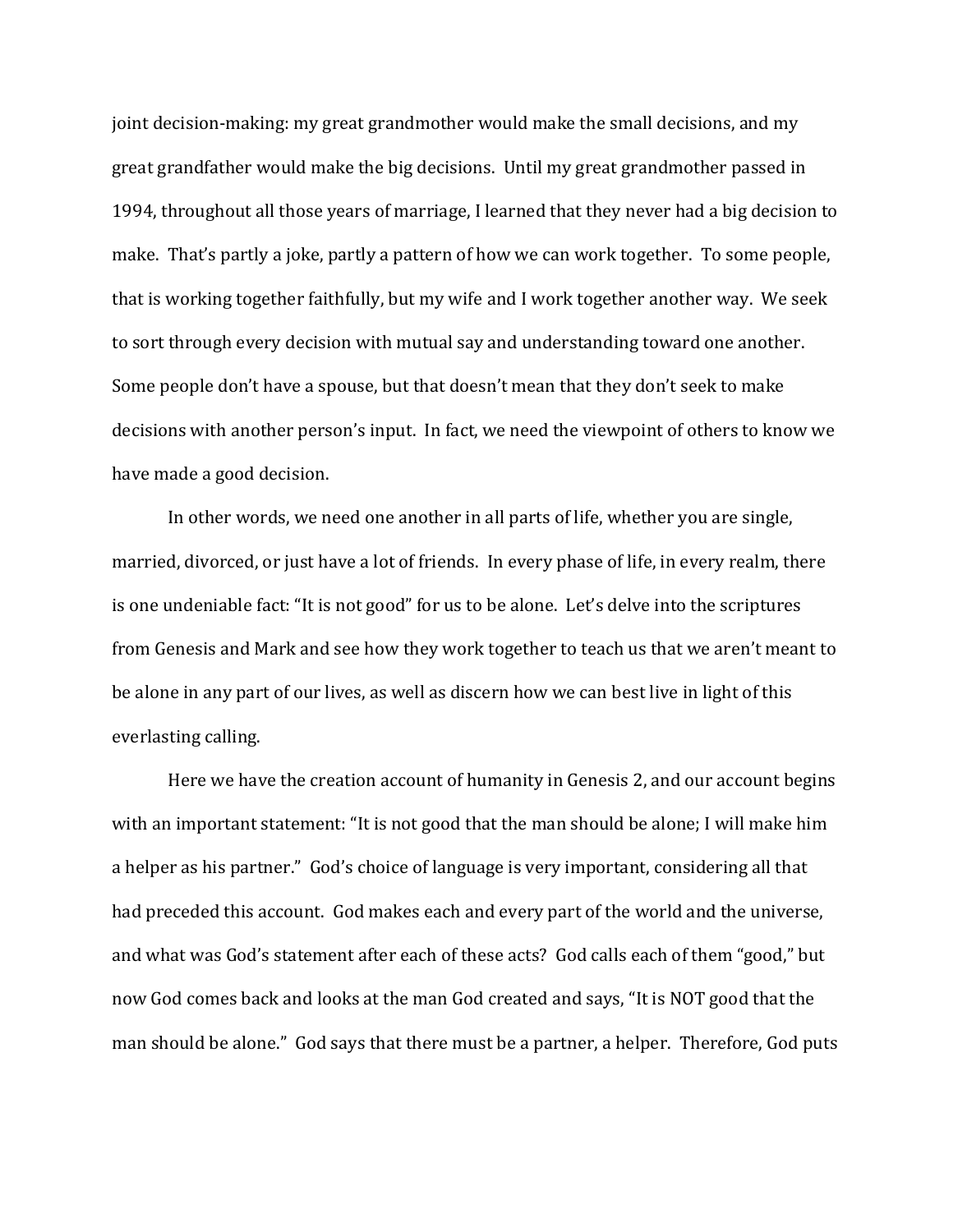the person to sleep and removes a rib; from that rib, there is another human being. Now they are fully male and female. Now humanity is complete.

Can you imagine what life would be like without partners and helpers? It goes beyond romantic notions in this passage; it talks about, well, everything we do! We need one another in big ways and small. I consider my wife to be my helper and partner, but it goes beyond marriage. We need to help each other out in big and small ways, from the biggest decisions to the smallest details. Just around the house, I am the one who keeps the house clean and tidy. Then we are truly partners when we do things like canning food. Especially when we can things like tomatoes, we have to make sure that we have citric acid in the mix, so I'm usually the one who reminds her. Otherwise, the batch is ultimately ruined. Partnership takes place in big and small ways, so much so that we don't recognize how much we depend on each other. But to be partners and helpers means that there be the importance of serving hand-in-hand.

This story has another level to it we cannot see in English. The man we see in the story is not considered a true man until the woman is created. The original creation of the "man" is a mistranslation into English. That is be cause, well, there really isn't a good word in English for who the man is at this point. The word for the man before the rib is removed comes from the Hebrew word for "dirt." The person here literally comes from the dirt; the person is an "earthling." Once the rib is removed, the genders come to be in the Hebrew text, with man ('ish) and woman ('ishshah) being created, according to the New Interpreter's Commentary. Our classic notions of man being before woman in the original Hebrew do not exist here. They are created at the same time; the creation of the woman makes the man complete. The word "helper" seems to indicate subordination, but there is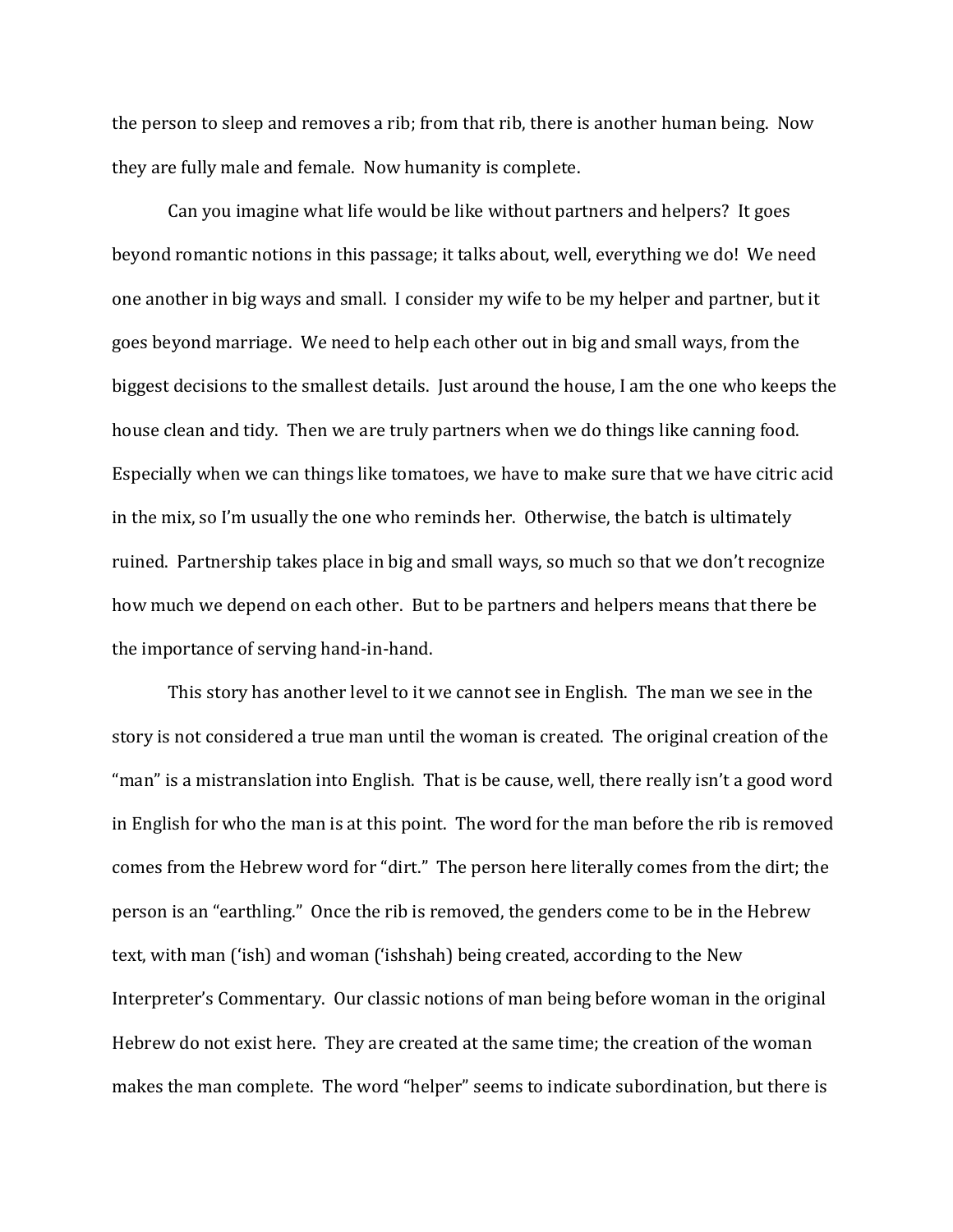no sign of that here. One can easily be a helper without being just as much in charge. This is God's ideal, that men and women work together, not as subordinates one way or another. This is the way that we were created, but human sin has distorted this idea to where one is lauded over the other. That sin has existed through the ages, from the time this was written down, to the time of Jesus, to our day.

With these ideas in mind, we come to the Gospel reading today, which is a difficult passage. Jesus speaks of divorce, and it is a topic that can be so problematic in the world today. I don't want to stand here throwing platitudes at you because whenever we talk about divorce, it's a messy thing. Divorce is a difficult and horrible thing, for it has so much pain attached at one level or another. Some of us here today have been divorced; some of our parents or children have been divorced. I would go so far to say that all of us have been touched by divorce in one form or another. It is far from an easy thing to deal with. Whether it was within the marriage or in the separation, I have seen many around me enough to know that it is painful to experience. It's impossible to pair it down easily to why people get divorced; it's a lot of factors that play into the break up of a relationship. It all amounts to a lot of brokenness. Consequently, what Jesus is getting at is not totally obvious here. He speaks about divorce and how hard it is. It doesn't live up to God's ideal, but he makes concession that sometimes it is necessary. At this time, men had all the power. Men were the ones who had the power to divorce; women had no power here whatsoever. Men could choose to end a marriage with or without the permission of his wife. There was no recourse for the woman, and he knows it is not fair. He modifies the message a bit when he tells his disciples that it works both ways.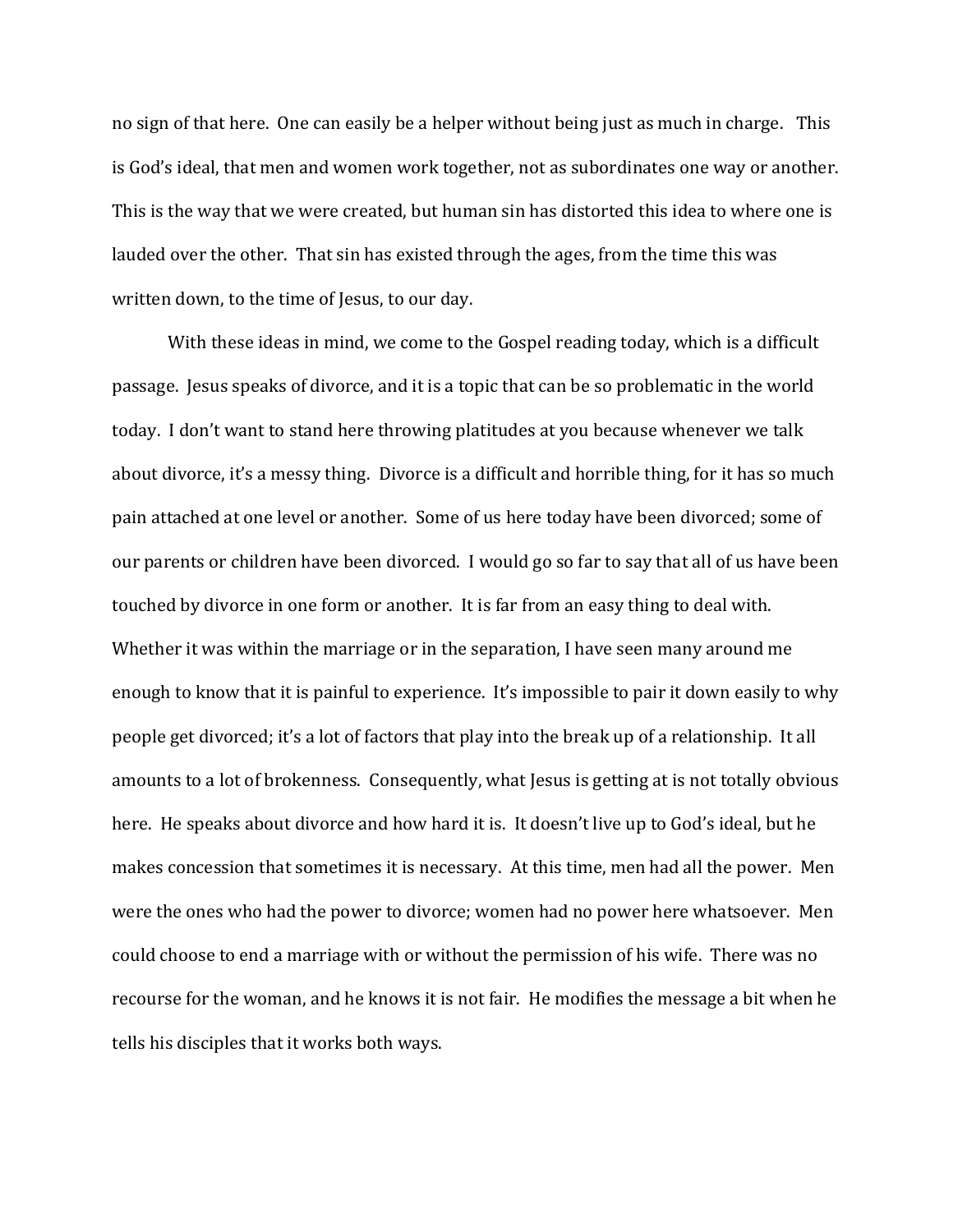Practically, we have to understand what Jesus is saying. He recognizes that divorces happen because of the difficult world we live in. The dissolution of a marriage sometimes is necessary, but it shouldn't be welcome if at all possible. Sometimes there is abuse and maltreatment that call for the end of a marriage in order for there to be personal health. There is no way, with the life-giving nature of the Gospel, that Jesus would object to anything like that. What he is objecting to is the contradiction of our Genesis passage. We were created to be together in so many forms, marriage being one of them, and when that is discarded, it is a very sad thing. It is mournful because it goes against the ideal that God has set out of faithful loving relationship. When divorce happens, it has to be done faithfully and deliberately, not on a whim, a preference, or for a petty reason. It's not necessarily the dissolution of a contract but the tearing apart of a living being that defines divorce. It's sometimes necessary, but it's never the ideal.

Ask any pastor today, and I imagine 9 out of 10 would probably tell you they get a lot more energy performing a funeral than a wedding. Now why would that be? At a funeral, we tend to be much more attuned to holy things, mindful of connecting to God and God's intentions for us. We tend to be more focused upon meaning. It's not across the board, but with weddings, the focus is much more on the celebration and the party than the meaning of the ceremony. It's much more about all the details being perfect than the meaning behind the whole event. It's more about the show than the substance, and that's disappointing. In other words, there is a gap between the meaning and the actions.

When we talk about the sanctity of marriage, we have to look at the meaning of marriage today. Marriage in popular culture is considered to be little more than a contract these days. It's something to get in and out of easily. Just look at the prevalence of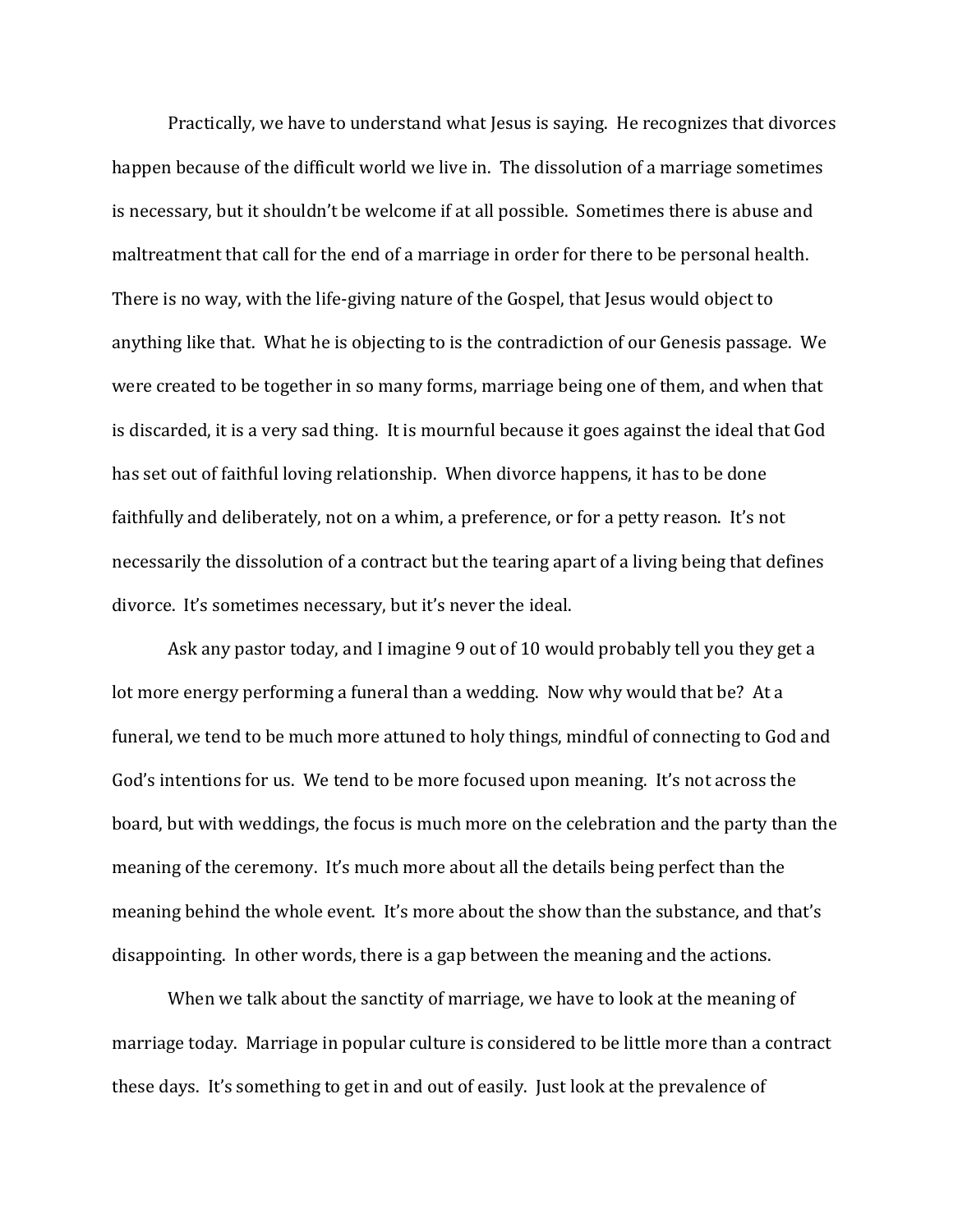prenuptial agreements these days. It's almost a safeguard that the marriage will fail. The sanctity of marriage is when we lift it up as a lifetime ideal and commitment. When it is not treated as such, the entire structure of marriage suffers. The Sanctity of Marriage is based on the fact that God created us for loving relationship with one another, and when that is thrown away for any petty circumstance, then marriage isn't holy anymore. It's nothing more than a contract or handshake agreement. Anyone married can tell that it is hard work, no matter what. Sometimes there are irreconcilable differences, and when there are, it is a sad and mournful but sometimes necessary thing to break the covenant for the wellbeing of those involved. That is an unfortunate fact of the world we live in, but it should only be done with the gravest discernment.

These are messages that lift up an important fact: we are not meant to be alone, in terms of presence or power. In all parts of life, we are called to have those who are partners and helpers. Marriage is one place where this flourishes, but if we only look at the Genesis passage as an ordination of that fact, we miss so very much. We come to these halls because we recognize that in God's eyes, we are meant to be together. We are meant to work, learn, understand, and grow as one family. Sometimes we disagree and quarrel. That's all a part of it. What matters is that we continue to grow as one body. In other parts of our lives, we need family to walk with us, care for us, and challenge us along the way. We need the best friend whom we can tell anything and who will validate us no matter what. We need coworkers to complete our necessary tasks and to be with us throughout the trials of our professions. Expand the circle even further. We need the farmers who grow the food, the workers who pick and manage it, and the transporters who bring it to us. We need the When you look at the circles and circles of people who support us and provide